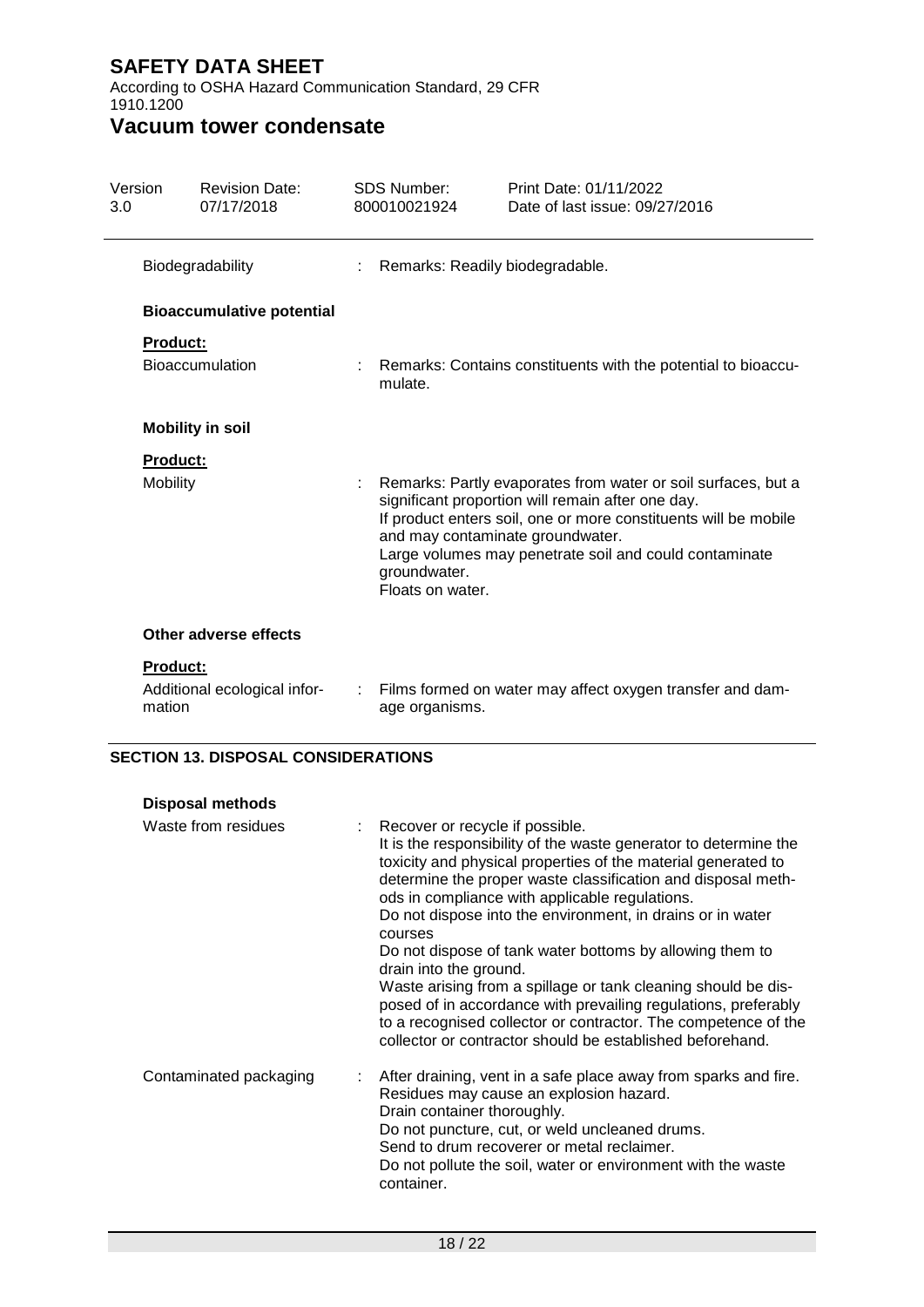According to OSHA Hazard Communication Standard, 29 CFR 1910.1200

## **Vacuum tower condensate**

| Version               | SDS Number: | Print Date: 4/01/2022         |
|-----------------------|-------------|-------------------------------|
| <b>Revision Date:</b> | VRAM00046   | Date of last issue: 4/01/2022 |

### **SECTION 14. TRANSPORT INFORMATION**

#### **National Regulations**

| US Department of Transportation Classification (49 CFR Parts 171-180) |  |                                                                                                                            |  |
|-----------------------------------------------------------------------|--|----------------------------------------------------------------------------------------------------------------------------|--|
| UN/ID/NA number                                                       |  | : UN 1202                                                                                                                  |  |
| Proper shipping name                                                  |  | : GAS OIL                                                                                                                  |  |
| <b>Class</b>                                                          |  | : 3                                                                                                                        |  |
| Packing group                                                         |  | : III                                                                                                                      |  |
| Labels                                                                |  | $\therefore$ 3                                                                                                             |  |
| <b>ERG Code</b>                                                       |  | : 128                                                                                                                      |  |
| Marine pollutant                                                      |  | : no                                                                                                                       |  |
| <b>Remarks</b>                                                        |  | : This material is an 'OIL' under 49 CFR Part 130 when trans-<br>ported in a container of 3500 gallon capacity or greater. |  |

## **International Regulations**

| <b>IATA-DGR</b>      |    |                  |
|----------------------|----|------------------|
| UN/ID No.            |    | : UN 1202        |
| Proper shipping name |    | $\colon$ GAS OIL |
| Class                |    | : 3              |
| Packing group        |    | : III            |
| Labels               |    | : 3              |
| <b>IMDG-Code</b>     |    |                  |
| UN number            |    | : UN 1202        |
| Proper shipping name |    | : GAS OIL        |
| Class                |    | : 3              |
| Packing group        |    | : III            |
| Labels               |    | : 3              |
| Marine pollutant     | t. | yes              |

## **Transport in bulk according to Annex II of MARPOL 73/78 and the IBC Code**

Not applicable for product as supplied. MARPOL Annex 1 rules apply for bulk shipments by sea.

## **Special precautions for user**

Remarks : Special Precautions: Refer to Chapter 7, Handling & Storage, for special precautions which a user needs to be aware of or needs to comply with in connection with transport.

## **SECTION 15. REGULATORY INFORMATION**

## **EPCRA - Emergency Planning and Community Right-to-Know Act**

\*: This material does not contain any components with a CERCLA RQ.

#### **SARA 304 Extremely Hazardous Substances Reportable Quantity**

This material does not contain any components with a section 304 EHS RQ.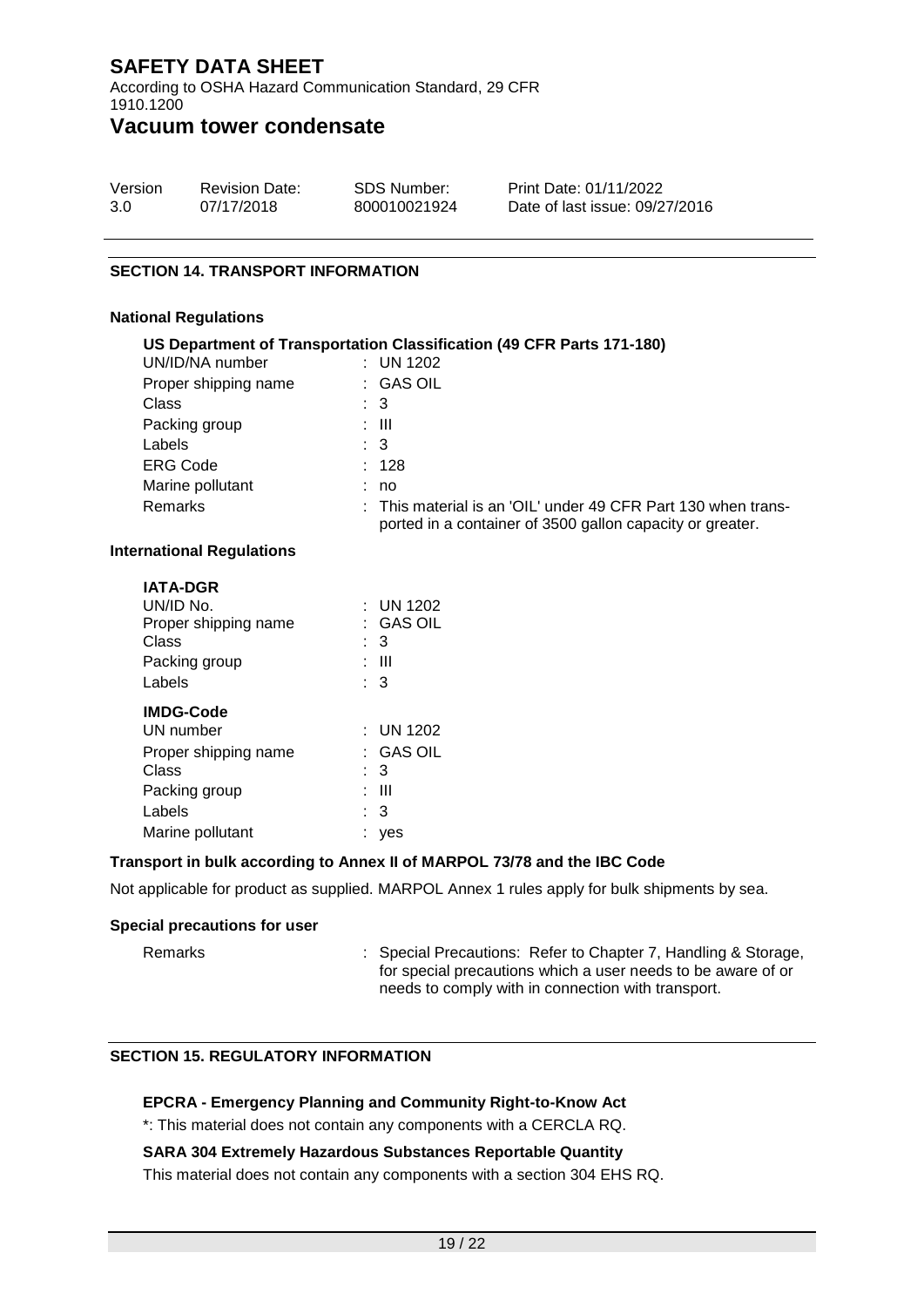According to OSHA Hazard Communication Standard, 29 CFR 1910.1200

## **Vacuum tower condensate**

| Version | <b>Revision Date:</b> | SDS Number: | Print Date: 4/01/2022         |
|---------|-----------------------|-------------|-------------------------------|
| 1.0     | 4/01/2022             | VRAM00046   | Date of last issue: 4/01/2022 |

#### **SARA 302 Extremely Hazardous Substances Threshold Planning Quantity**

This material does not contain any components with a section 302 EHS TPQ.

| SARA 311/312 Hazards | Flammable (gases, aerosols, liquids, or solids)<br>Aspiration hazard<br>Acute toxicity (any route of exposure)<br>Skin corrosion or irritation<br>Carcinogenicity<br>Specific target organ toxicity (single or repeated exposure) |
|----------------------|-----------------------------------------------------------------------------------------------------------------------------------------------------------------------------------------------------------------------------------|
| <b>SARA 313</b>      | : This material does not contain any chemical components with<br>known CAS numbers that exceed the threshold (De Minimis)<br>reporting levels established by SARA Title III, Section 313.                                         |

#### **Clean Water Act**

This product does not contain any Hazardous Chemicals listed under the U.S. CleanWater Act, Section 311, Table 117.3.

## **US State Regulations**

#### **California Prop. 65**

This product does not contain any chemicals known to State of California to cause cancer, birth defects, or any other reproductive harm.

#### **Other regulations:**

The regulatory information is not intended to be comprehensive. Other regulations may apply to this material.

IARC has classified diesel exhaust emissions as a Class 1 carcinogen - carcinogenic to humans. Steps should be taken to prevent personal exposure to diesel exhaust emissions.

## **SECTION 16. OTHER INFORMATION**

#### **Further information**

NFPA Rating (Health, Fire, Reac-2, 2, 0 tivity)

#### **Full text of other abbreviations**

| 2009/161/EU / STEL<br>2009/161/EU / TWA<br>Abbreviations and Acronyms | : Short term exposure limit<br>: Limit Value - eight hours<br>: The standard abbreviations and acronyms used in this docu-<br>ment can be looked up in reference literature (e.g. scientific<br>dictionaries) and/or websites.                                                           |
|-----------------------------------------------------------------------|------------------------------------------------------------------------------------------------------------------------------------------------------------------------------------------------------------------------------------------------------------------------------------------|
|                                                                       | ACGIH = American Conference of Governmental Industrial<br><b>Hygienists</b><br>$ADR = European Agreement concerning the International$<br>Carriage of Dangerous Goods by Road<br>AICS = Australian Inventory of Chemical Substances<br>ASTM = American Society for Testing and Materials |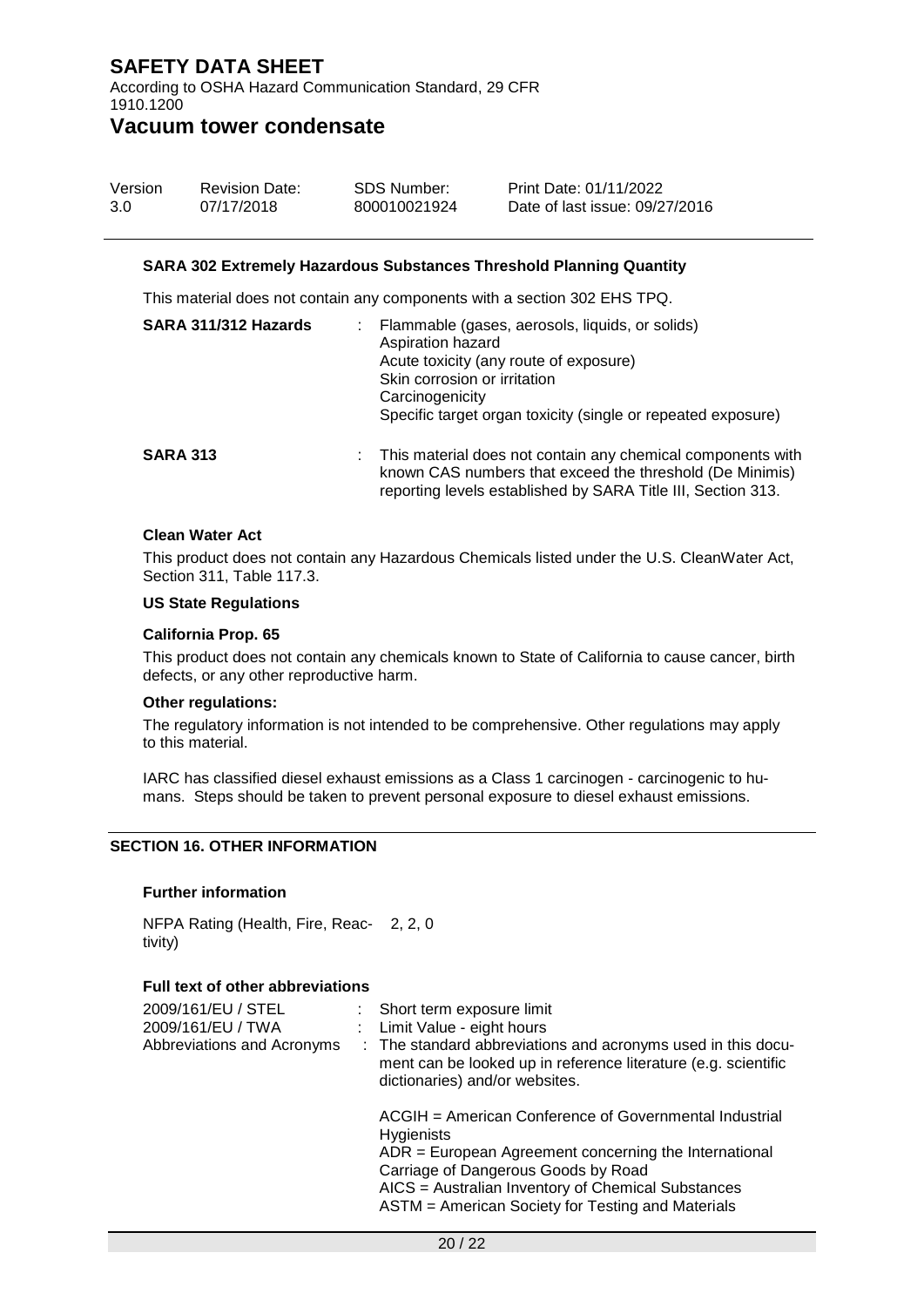According to OSHA Hazard Communication Standard, 29 CFR 1910.1200

# **Vacuum tower condensate**

| Version<br>1.0 | 4/01/2022             | VRAM00046                                                                                                                                                                                                                                                                                                               | Date of last issue: 4/01/2022                                                                                                                                                                                                                                                                                                                                                                                                                                                                                                                                                                                                                                                                                                                                                                                                                                                                                                                                                                                                                                                                                                                                                                                                                                                                                                                                                                                                                                                                                                                                                                                                                                                                                                                                                                                                   |
|----------------|-----------------------|-------------------------------------------------------------------------------------------------------------------------------------------------------------------------------------------------------------------------------------------------------------------------------------------------------------------------|---------------------------------------------------------------------------------------------------------------------------------------------------------------------------------------------------------------------------------------------------------------------------------------------------------------------------------------------------------------------------------------------------------------------------------------------------------------------------------------------------------------------------------------------------------------------------------------------------------------------------------------------------------------------------------------------------------------------------------------------------------------------------------------------------------------------------------------------------------------------------------------------------------------------------------------------------------------------------------------------------------------------------------------------------------------------------------------------------------------------------------------------------------------------------------------------------------------------------------------------------------------------------------------------------------------------------------------------------------------------------------------------------------------------------------------------------------------------------------------------------------------------------------------------------------------------------------------------------------------------------------------------------------------------------------------------------------------------------------------------------------------------------------------------------------------------------------|
|                | <b>Revision Date:</b> | <b>SDS Number:</b><br>COC = Cleveland Open-Cup<br>$EC = European Commission$<br>gy Of Chemicals<br><b>Chemical Substances</b><br>Inventory<br>Labelling of Chemicals<br>IL50 = Inhibitory Level fifty<br>$LL50 = Lethal$ Loading fifty<br><b>Pollution From Ships</b><br>served Effect Level<br>Substances<br>Chemicals | Print Date: 4/01/2022<br>BEL = Biological exposure limits<br>BTEX = Benzene, Toluene, Ethylbenzene, Xylenes<br>CAS = Chemical Abstracts Service<br>CEFIC = European Chemical Industry Council<br>CLP = Classification Packaging and Labelling<br>DIN = Deutsches Institut fur Normung<br>DMEL = Derived Minimal Effect Level<br>DNEL = Derived No Effect Level<br>DSL = Canada Domestic Substance List<br>EC50 = Effective Concentration fifty<br>ECETOC = European Center on Ecotoxicology and Toxicolo-<br>ECHA = European Chemicals Agency<br>EINECS = The European Inventory of Existing Commercial<br>EL50 = Effective Loading fifty<br>ENCS = Japanese Existing and New Chemical Substances<br>EWC = European Waste Code<br>GHS = Globally Harmonised System of Classification and<br>IARC = International Agency for Research on Cancer<br>IATA = International Air Transport Association<br>IC50 = Inhibitory Concentration fifty<br><b>IMDG</b> = International Maritime Dangerous Goods<br>INV = Chinese Chemicals Inventory<br>IP346 = Institute of Petroleum test method $N^{\circ}$ 346 for the<br>determination of polycyclic aromatics DMSO-extractables<br>KECI = Korea Existing Chemicals Inventory<br>LC50 = Lethal Concentration fifty<br>$LD50 = Lethal Does fifty per cent.$<br>LL/EL/IL = Lethal Loading/Effective Loading/Inhibitory loading<br>MARPOL = International Convention for the Prevention of<br>NOEC/NOEL = No Observed Effect Concentration / No Ob-<br>OE_HPV = Occupational Exposure - High Production Volume<br>PBT = Persistent, Bioaccumulative and Toxic<br>PICCS = Philippine Inventory of Chemicals and Chemical<br>PNEC = Predicted No Effect Concentration<br>REACH = Registration Evaluation And Authorisation Of<br>RID = Regulations Relating to International Carriage of Dan- |
|                |                       | gerous Goods by Rail                                                                                                                                                                                                                                                                                                    | SKIN_DES = Skin Designation<br>STEL = Short term exposure limit<br>TRA = Targeted Risk Assessment<br>TSCA = US Toxic Substances Control Act                                                                                                                                                                                                                                                                                                                                                                                                                                                                                                                                                                                                                                                                                                                                                                                                                                                                                                                                                                                                                                                                                                                                                                                                                                                                                                                                                                                                                                                                                                                                                                                                                                                                                     |